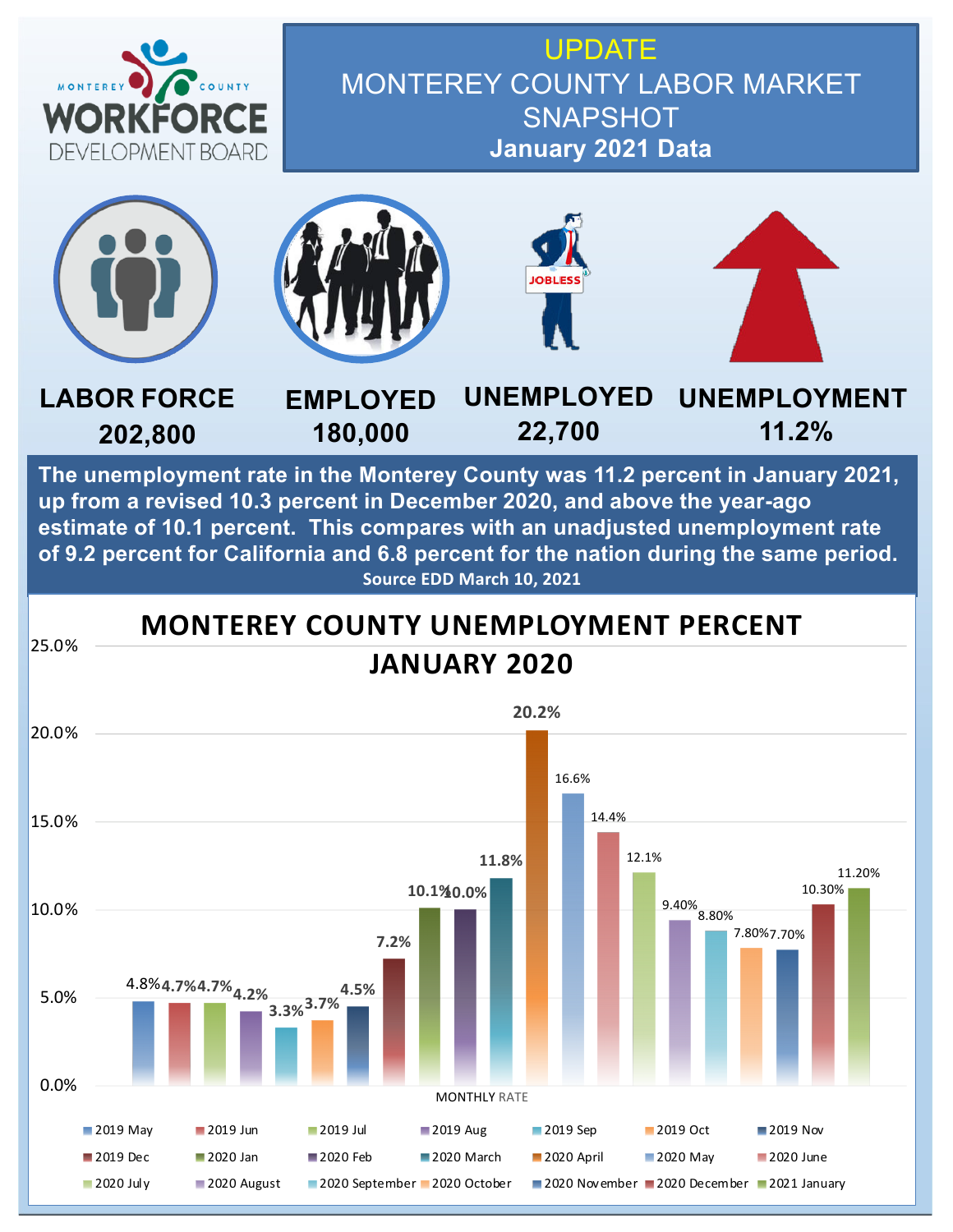

February 2021 MONTEREY COUNTY LABOR MARKET SNAPSHOT Update **January 2021 Data**

Page2



Monterey County lost 22,700 jobs in January 2021, with only a few sectors (page 3) having any gains year over year. The current Labor Market shows little relief to those who are unemployed. However, the passage of the American Relief Act should bring much needed cash relief to those who are most in need.

## *What Is in the Third Covid-19 Stimulus Package? A look at the \$1.9 trillion American Rescue Plan Act that President Biden has signed into law*

[By the Wall Street Journal. Link: https://www.wsj.com/articles/whats-new-in-the-third-covid-19-stimulus-b](https://www.wsj.com/articles/whats-new-in-the-third-covid-19-stimulus-bill-11615285802)ill-11615285802 for the full article by Stephanie Stamm and Maureen Linke

President Biden signed the coronavirus relief bill into law, marking his first major legislative victory in office. The \$1.9 trillion American Rescue Plan Act includes measures ranging from stimulus checks to child tax credits, jobless benefits to vaccine-distribution funds, healthcare subsidies to restaurant aid. The legislation is the largest aid package to pass since widespread restrictions tied to the coronavirus pandemic began in March 2020. What's Different? The current Senate legislation includes \$1,400 checks for individuals making less than \$75,000 annually and for married couples making less than \$150,000 before phasing down—the largest individual section, totaling \$410 billion. The package contains tens of billions of dollars to facilitate the vaccine rollout and \$130 billion for schools to help safely reopen through improving ventilation, hiring more janitors and providing more personal protective equipment.